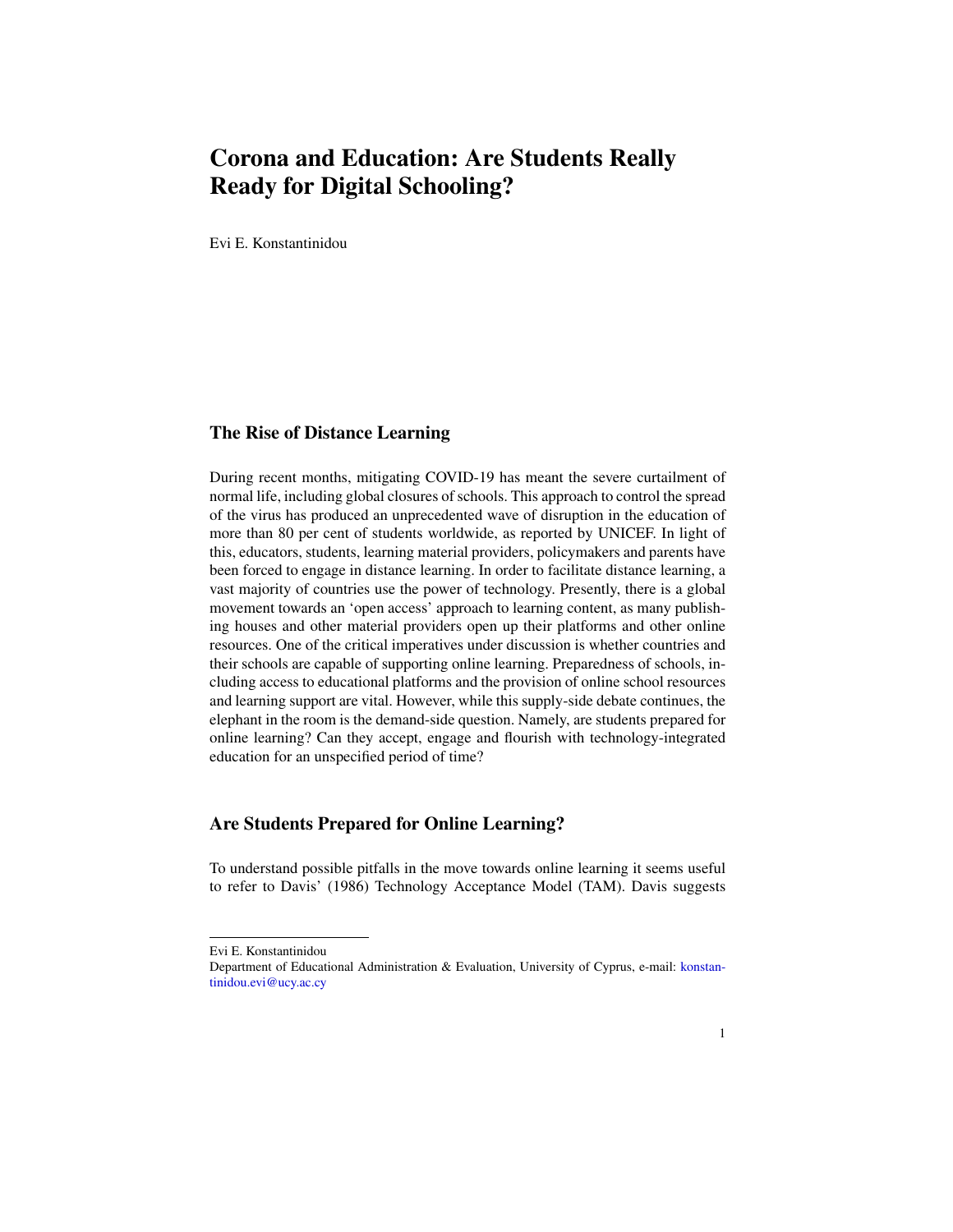

Fig. 1 Conceptual model of this study considering the two core aspects from TAM model.

that both the ease of use and usefulness of a technology affects users' intention to engage.

Perceived usefulness means that the students believe that the technology will improve their performance, while perceived ease of use refers to the belief that using the technology will be free of effort. In a recent study, we used data from the International Computer and Information Literacy Study  $(ICILS)^1$  $(ICILS)^1$  to investigate these issues. The study asked 8th grade students how well they feel prepared to use computers for various tasks, how frequently they use computers, and administered a test on how well students can actually handle computers for learning.

## So, What about Students' Technology Acceptance?

For all 1[2](#page-1-1) countries<sup>2</sup> it is found that the effect of students' self-efficacy is positive and significant for both student outcomes while it also positively affects how much students use Information and Communications Technology (ICT). For example, in Finland it is found that if students' self-efficacy increases by one standard deviation, student performance in Computer and Information Literacy (CIL) increased by 0.33 standard deviations, implying a moderate effect.

The effect of students' use of ICT on Computer and Information Literacy (CIL) is found to be significant in 9 out of 12 countries, whereas its association with Computational Thinking (CT) was significant in 4 out of 8 countries. Similarly, the indirect

<span id="page-1-0"></span><sup>1</sup> <https://www.iea.nl/studies/iea/icils>

<span id="page-1-1"></span><sup>2</sup> Sample of the study: Chile, Denmark, Finland, France, Germany, Italy, Kazakhstan, Republic of Korea, Luxemburg, Portugal, United States, Uruguay